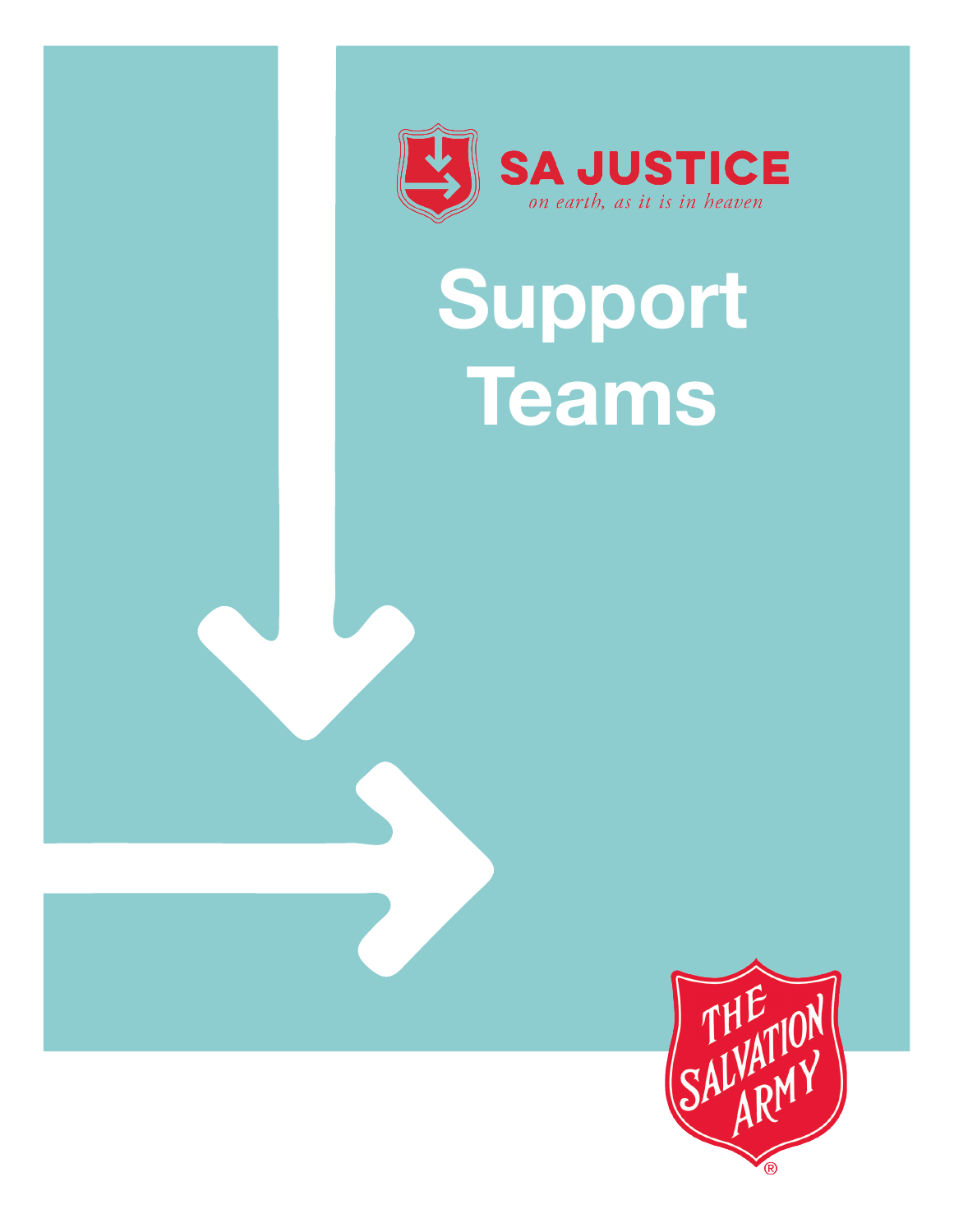# **SA Support Teams exist to connect with and care for women working in the sex industry in the U.S.**

Women working in clubs, parlors, and as escorts deserve dignity, respect and care, but the experience of SA Support Teams shows that the majority are vulnerable, disadvantaged and marginalized. Team members seek to visit and show care for these women without discrimination or judgement.

SA Support Team members provide a contact point with The Salvation Army where women can seek care and support, including help with exiting the sex industry if they want to. A visible and available presence in parlors and clubs, team members seek to be like Jesus in these environments, connecting and advocating on behalf of vulnerable and disadvantaged women.

# y **BUILDING RELATIONSHIPS**

### **SA Support Teams are about:**

- **Women** who visit clubs and parlors to care, listen, pray, and offer connections for women with the supports of Salvation Army services and communities
- **Baked Goods** as a gift and tool for engagement, leading to opportunities to sit and talk over a cup of coffee
- **Consistency** and regularity of people visiting to build long term relationships with trust
- **Relationships** and familiarity with managers and receptionists to gain access to women working in the clubs and parlors
- **Connections** with other partner agencies and people with common interests in the holistic care of women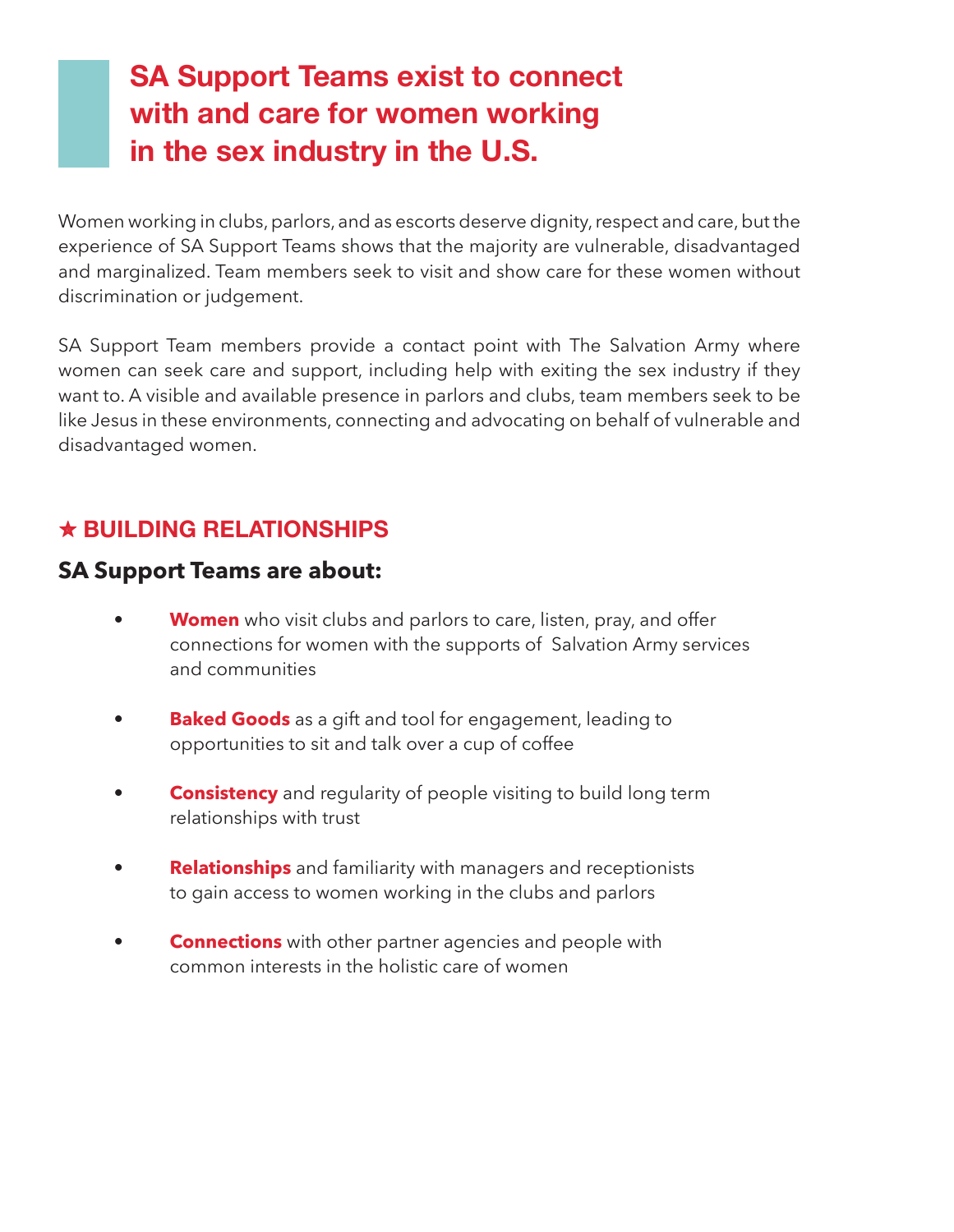# **\* HOW SA SUPPORT TEAMS OPERATE**

## **Prayer**

God raised up The Salvation Army as His movement of holy warriors, fighting for justice for the oppressed. SA Support Teams need to be on our knees before the One who alone can bring about a restoration of justice on the earth. We are called to prayer & action.

Each local SA Support Team has its own prayer support team paving the way and covering the women and the visiting teams in prayer. A network of supporters across the globe also provides prayer cover for this work.

# **SA Support Teams are involved in:**

- **Prayer** for justice and for marginalized women
- **Building relationships** of trust and finding opportunities to share Jesus with those we encounter
- **Being consistent, visible and available** as a contact point for practical help, acting as a link into Salvation Army Services, Programs, Corps and Communities
- **Growing in understanding** of the lives and circumstances of women, and being advocates for them when opportunities arise
- **Developing relationships** for sharing intelligence and developing more integrated approaches to supporting women involved in the sex industry in the U.S.
- **Partnering** to create effective exit strategies assisting women who want out of the sex industry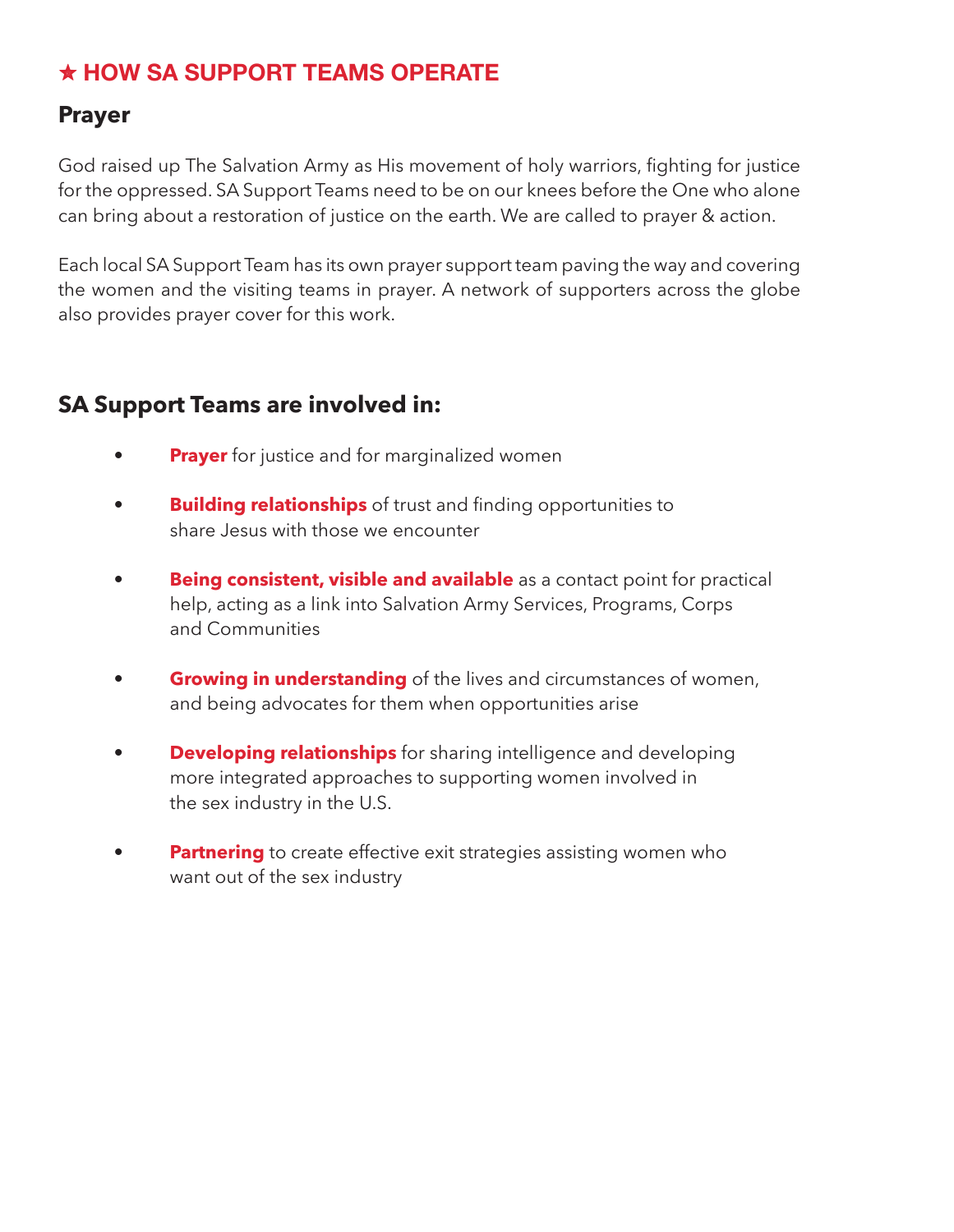# y **VISIBILITY AND CREDIBILITY**

## **SA Support Teams are always:**

- Salvation Army-branded with the identifiable red shield. All SA Support Team members wear a shield and carry SA Support Teams contact cards. Officers wear fatigue uniform.
- Representing and connected into the broader Salvation Army. Team members are the face of The Salvation Army in parlors, and clubs, and behave in ways consistent with the values and behaviors of SA. Our access and acceptance can be based on the goodwill and recognition of the Salvation Army brand
- Making no claim to be qualified chaplains or therapists, or have any social work expertise. Team members are simply women who care, and are aware of other relevant local services, with the contacts to connect people into the broader Salvation Army network and services

# y **SAFETY AND RISK MANAGEMENT**

- A local SA Support Team consists of no less than 2 people.
- No visit occurs without a prayer team and a contact person, aware of where and when a team member will be inside a parlor or club.
- Initial access visits to parlor or clubs always involve 2 people, although a team member may visit a 'known' parlor alone.
- SA Support Team members do not engage with clients of clubs and parlors, only the women we are there to visit.
- We are persistent in continuing to visit clubs and parlors where we are initially denied visiting rights, but leave when asked, and respect the wishes of women not to see us.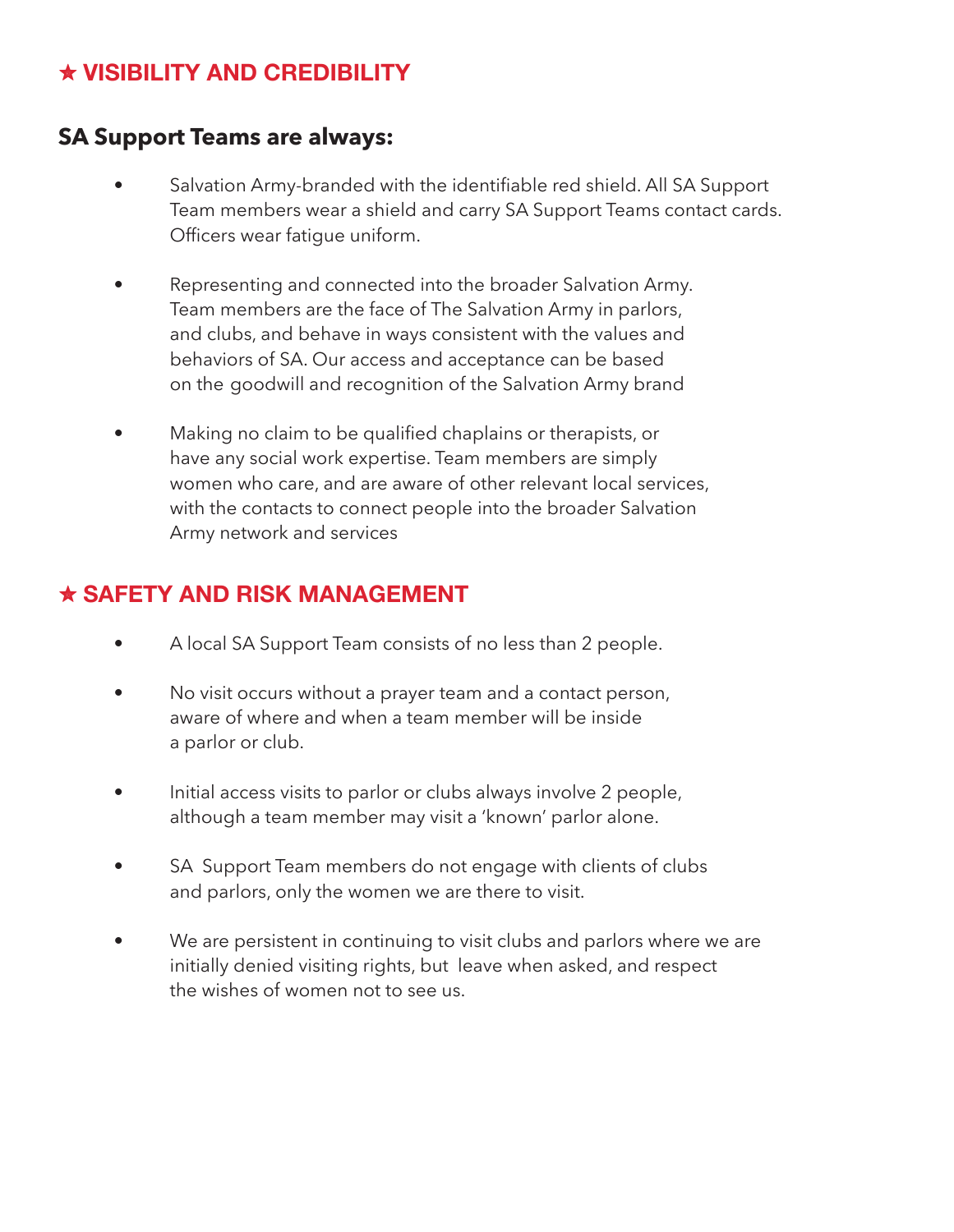# $\star$  **SA SUPPORT TEAMS STRUCTURE**

SA Support Teams are *locally based* outreach ministry teams of Corps or churches.

SA Support Teams are *co-led, administered and resourced* through the SA Justice Department in the Western Territorial Headquarters.

*Training, resources, connections, advice* and *support* are provided for all teams operating under the 'SA Support Teams' banner.

# **Human Trafficking Red Flags? What to Look For?**

- Evidence of being controlled
- Unpaid for work completed or paid very little
- No passport or other identifying documentation
- Strange tattoos or other branding marks
- Signs of psychological coercion, such as an overly submissive attitude or inability to speak for self
- An abrupt change in attire, behavior, or relationships
- Travel with an older male who is not a guardian
- Excessive work hours not free to take time off
- Unpaid for work completed or paid very little
- Homelessness/hopelessness
- Active in commercial sex industry or works "off the books" in low-paying job